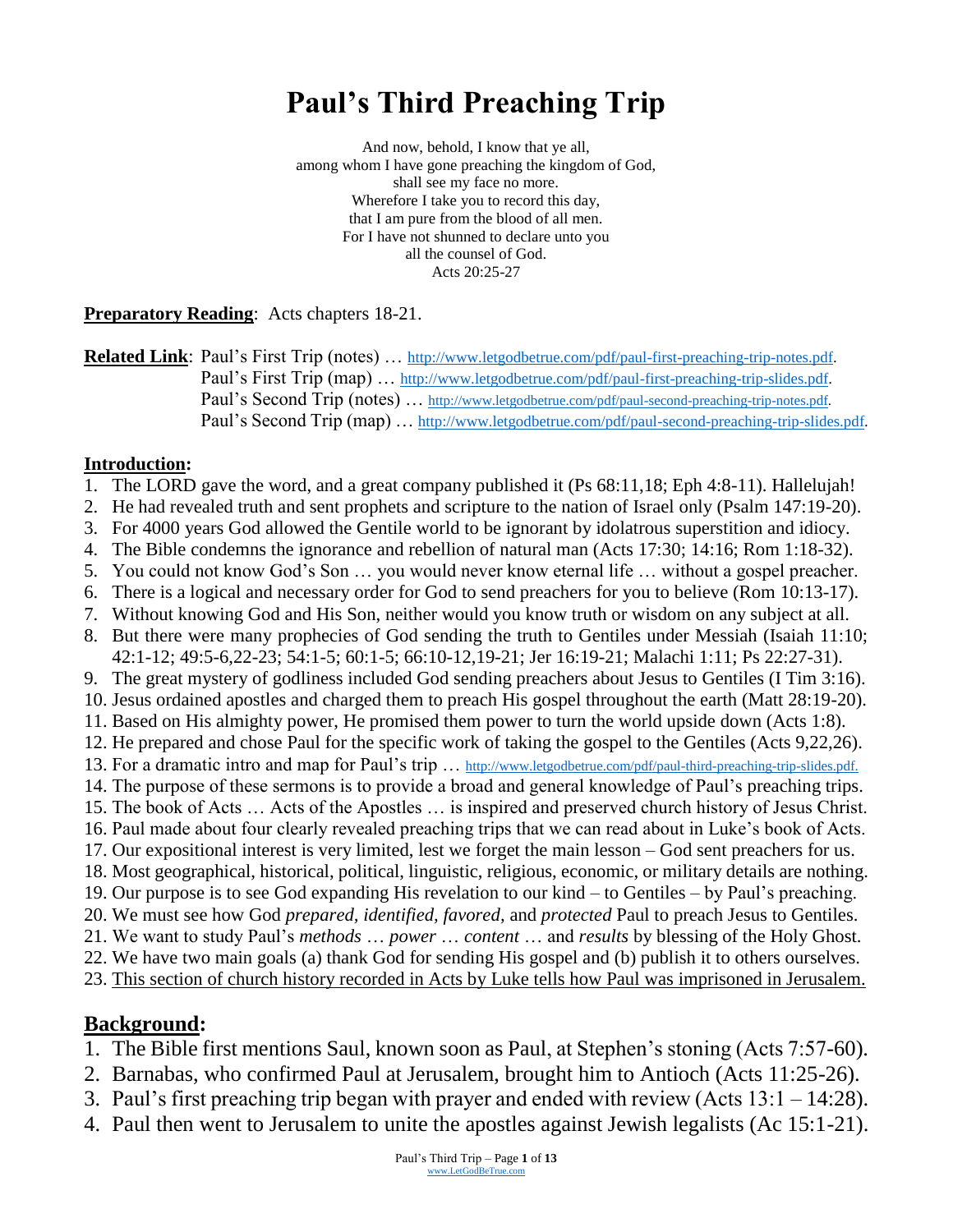- 5. The inspired council chose Paul and others to take its rules to Antioch (Acts 15:22-35).
- 6. Paul's second preaching trip was to confirm churches he had started (Acts 15:36 16:5).
- 7. The Holy Ghost cut Paul off every way but west to send him to Europe (Ac 16:6-12).
- 8. He had success in Philippi, Thessalonica, and Berea of Macedonia (Acts 16:13 17:12).
- 9. After Athens, he evangelized Corinth 18 months and visited Ephesus (Ac 17:13-18:22).
- 10.This section of church history from Acts tells how Paul's freedom ended in Jerusalem.

## **Paul's Third Preaching Trip**

#### **ACTS 18**

- A. Galatia and Phrygia Paul Began Third Trip (22-23).
	- 1. The second trip ended with Jerusalem and Antioch (22).
	- 2. After a respite, he visited the churches a third time (23).
- B. Ephesus Apollos Converted and Ordained (24-28).
	- 1. Apollos, though accomplished, needed conversion (24-26).
	- 2. Apollos preaches in Corinth vigorously (27-28).

#### **ACTS 19**

- C. Ephesus Paul Rebaptized Apollos's Converts at Ephesus (1-7).
	- 1. He exposed their obsolete baptism unto repentance (1-3).
	- 2. He explained the change in baptism and baptized them (4-5).
	- 3. He laid hands on them to receive the Holy Ghost (6-7).
- D. Ephesus Paul Evangelized Asia from Ephesus (8-12).
	- 1. He worked for three months in the synagogue (8).
	- 2. He taught in a school for two years (9-10).
	- 3. He was blessed with special miracles (11-12).
- E. Ephesus Imposters Proved Paul's Apostolic Authority (13-20).
	- 1. Some Jewish gypsies attempt an exorcism (13-17).
	- 2. The resulting spiritual fear brought further revival (18-20).
- F. Ephesus Riot Caused by Demetrius Finally Ended (21-41).
	- 1. Paul prepared to leave Ephesus for Macedonia (21-22).
	- 2. Demetrius the silversmith incited a riot (23-28).
	- 3. The whole city engaged in a confused assembly (29-34).
	- 4. The town clerk turned the proceedings into nothing (35-41).

## **ACTS 20**

- G. Macedonia and Achaia Paul Covered Greece Again (1-6)
- H. Troas Paul Spent a Week at Troas (7-12).
- I. Ephesus Paul Exhorted Elders for Last Time (13-38).
	- 1. Paul arranged to meet with the elders of Ephesus (13-17).
	- 2. He summarized his ministry in Asia (18-27).
	- 3. He warned them of future heresies (28-31).
	- 4. He exhorted them to growth in grace (32-35).
	- 5. He affectionately bid them farewell (36-38).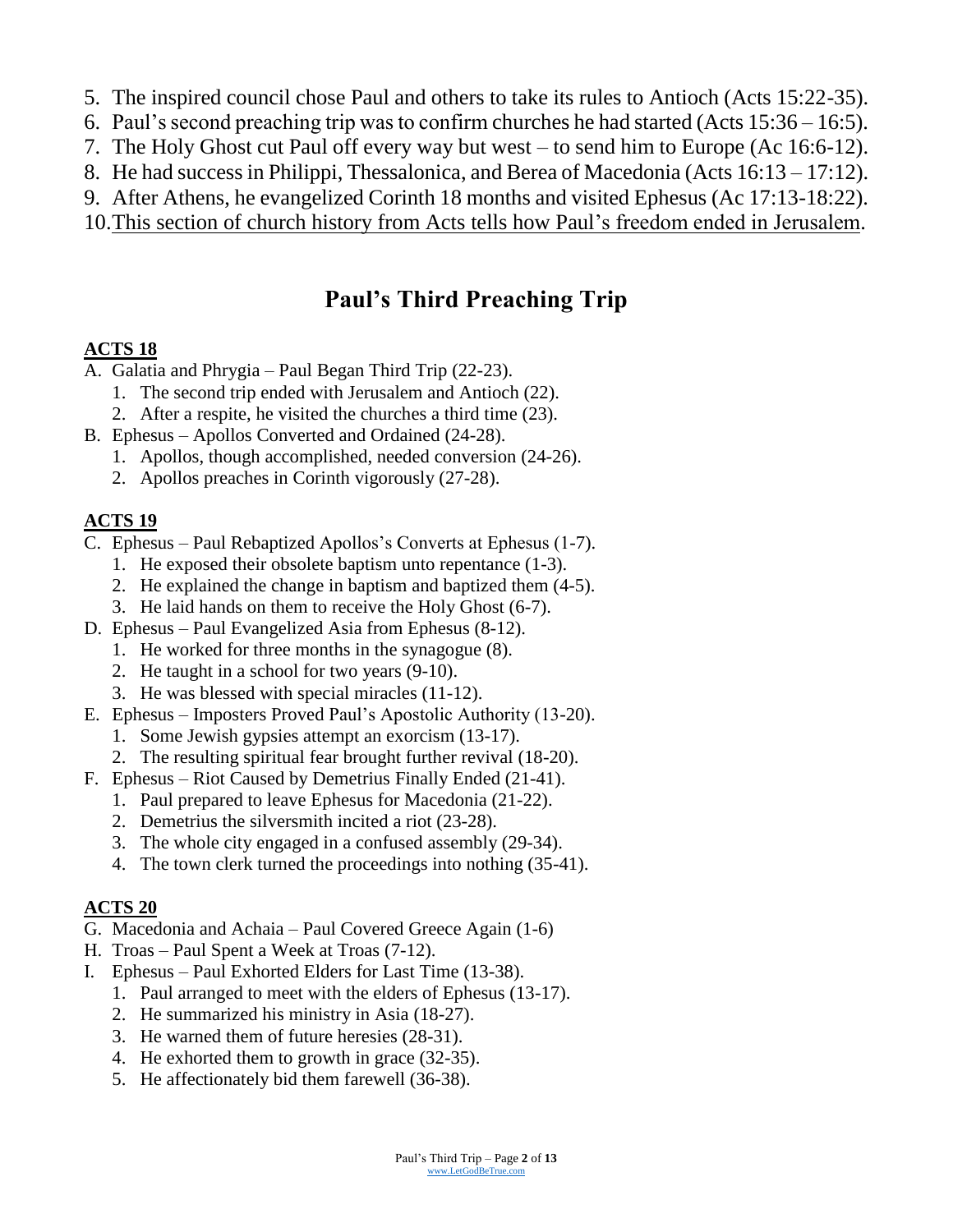#### **ACTS 21**

- J. Tyre Paul Spent Week There (1-7)
- K. Caesarea He Spent Many Days There (8-16)
- L. Jerusalem Paul Met with Apostles and Elders (17-25).
	- 1. He reviewed his work among the Gentiles (17-19).
	- 2. They explained the Jewish situation there (20-22).
	- 3. The elders ask Paul to take a Jewish vow (23-25).
- M. Paul Was Attacked by the Jews in the Temple (26-30).
	- 1. He entered the temple to complete his vow (26-27).
	- 2. The Jews of Asia recognized him (28-30).

#### **A. Galatia and Phrygia - Paul began his third trip with nearby churches (18:22-23).**

- 1. Paul ended his second trip briefly visiting Jerusalem and then home to Antioch (22).
- 2. He travelled again, the third trip, starting with churches in Galatia and Phrygia (23).
- 3. He revisited the churches to confirm and strengthen all the brethren already there.

#### **B. Ephesus – Apollos, disciple of John Baptist, is converted and ordained (18:24-28).**

- 1. Apollos, though accomplished and fervent, needed significant conversion (24-26).
	- a. God seeks worshippers in spirit and in truth, which he lacked (John 4:20-24).
	- b. The goal of preaching is to increase knowledge and truth (II Timothy 3:16-17).
- 2. Alexandria, founded by Alexander the Great (332 B.C.), had many Jews living there.
	- a. Due mainly to grain trade, it was a wealthy and great city, second but to Rome.
	- b. Second only to Athens in intellectual status, it had the world's largest library.
	- c. It had heavy Greek influence, and its philosophy later infected Christianity.
- 3. Apollos was unusual this way, that God called a very talented and passionate man.
	- a. He was a Jew, so that gave him correct Old Testament theology right there.
	- b. He was an eloquent man, in that he could speak and teach very effectively.
	- c. He was mighty in the Scriptures, in that he knew the Old Testament very well.
	- d. He was instructed in the way of the Lord, in that John foretold Jesus Christ.
	- e. He was fervent in spirit, in that he had passionate zeal for his Lord (Ro 12:11).
	- f. He spake and taught diligently the things of the Lord, that is as far as John had.
	- g. He was a travelling, Baptist evangelist continuing the ministry of John Baptist. h. In Christian America, there are others like Apollos without only partial truth.
- 4. He got to Ephesus in his preaching travels and used the synagogue to convert Jews.
	- a. He boldly took the opportunity to preach repentance to the Jews in Ephesus.
	- b. Aquila and Priscilla, continuing Paul's ministry, providentially of course, happen upon him in the synagogue and hear his partial understanding of Christ.
	- c. They, a man and wife tentmaking team, take him home for full conversion.
	- d. This is a power couple that should be an example and conviction for all couples.
	- e. For more about power couples ... [http://www.letgodbetrue.com/pdf/power-couples-1.pdf.](http://www.letgodbetrue.com/pdf/power-couples-1.pdf)
- 5. Apollos was a transitional teacher during the 40-year time of reformation (Heb 9:10).
	- a. He was instructed in the way of the Lord, that is he knew about Jesus Christ.
	- b. As John the Baptist, he announced that the Messiah had come in Jesus Christ.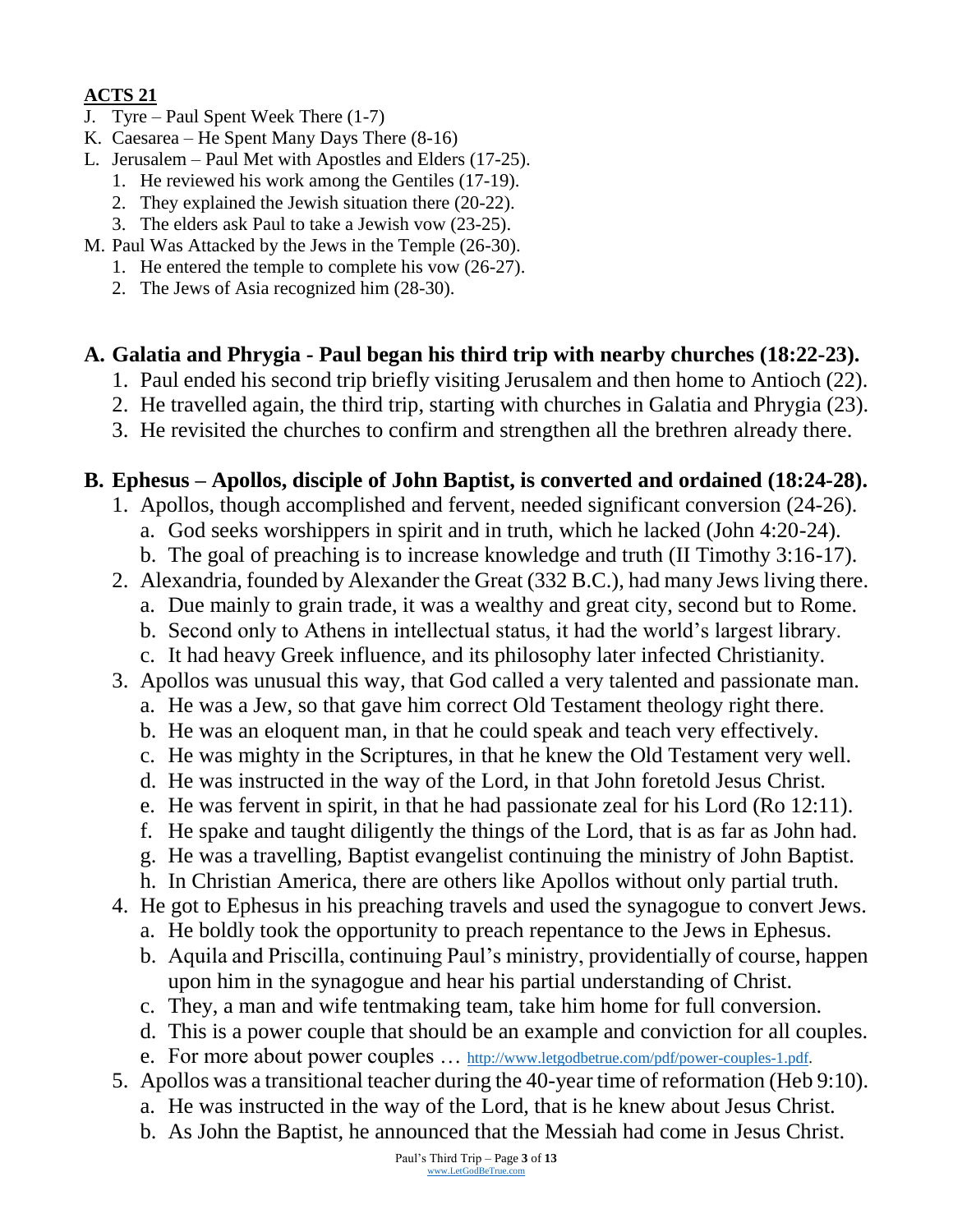- c. He had the valid baptism of John that preceded baptism in the name of Jesus.
- d. John baptized the apostles, and neither they nor others required rebaptism.
- e. But he did not know baptism in the name of Jesus or the Holy Ghost (2:38).
- f. Apollos was ignorant of the incredible change of things at Pentecost (2:14-36).
- g. After Pentecost, the baptism of repentance John-style was invalid (19:1-7), for baptism was now in the name of Jesus Christ with the gift of the Holy Ghost.
- h. John's disciples, being only forerunners, were inferior to Jesus Christ's apostles.
- i. For much more about this rebaptism ... [http://www.letgodbetrue.com/bible/baptism/rebaptism.php.](http://www.letgodbetrue.com/bible/baptism/rebaptism.php)
- j. For much more about Pentecost … [http://www.letgodbetrue.com/pdf/day-of-pentecost-2.pdf.](http://www.letgodbetrue.com/pdf/day-of-pentecost-2.pdf)
- 6. Let us observe a few facts of Bible soul winning, since the epistles are mostly silent.
	- a. The Lord will save His people completely, but we may convert them to truth.
	- b. Both Aquila and Priscilla were involved. A wife may know the truth well also.
	- c. It takes the Spirit and apostolic knowledge to convert, not advanced degrees.
	- d. Truth-lovers want more than some truth or most of the truth. They want it all.
	- e. For much more about loving souls ... [http://www.letgodbetrue.com/pdf/love-of-a-soul.pdf.](http://www.letgodbetrue.com/pdf/love-of-a-soul.pdf)
	- f. More about one soul at a time … [http://www.letgodbetrue.com/pdf/evangelism-one-at-a-time.pdf.](http://www.letgodbetrue.com/pdf/evangelism-one-at-a-time.pdf)
	- g. Small-Pill Evangelism … [http://www.letgodbetrue.com/pdf/evangelism-small-pill-table.pdf.](http://www.letgodbetrue.com/pdf/evangelism-small-pill-table.pdf)
- 7. Apollos traveled to Corinth, where he helped disciples and converted Jews (27-28).
	- a. He was unknown at Corinth, so the brethren sent a letter of reference (II Cor 3:1).
	- b. This man was a very competent minister and able to help those converted by Paul.
	- c. His primary help was publicly proving Jesus to the Jews from the Scriptures.
	- d. He had a faction at Corinth with Paul and Peter (I Cor 1:12; 3:4-10,21-23; 4:6).
	- e. By following Paul's further connections, Apollos was an apostle (I Cor 4:6-9).

## **C. Ephesus – Paul met men at Ephesus with obsolete baptisms by Apollos (19:1-7).**

- 1. A complete and detailed analysis … [http://www.letgodbetrue.com/bible/baptism/rebaptism.php.](http://www.letgodbetrue.com/bible/baptism/rebaptism.php)
- 2. Paul exposed their obsolete baptisms unto repentance likely done by Apollos (1-3).
	- a. Apollos was a fervent and knowledgeable teacher, preaching at Ephesus (18:24).
	- b. He knew only John's baptism (18:25), so his converts had preparatory baptisms.
	- c. Aquila and Priscilla had converted him further before sending him to Corinth.
	- d. Paul then arrived in Ephesus, Asia after confirming existing churches (18:23).
	- e. These certain men numbered twelve (7), and they were believing disciples (1-2).
	- f. By contextual location, we believe these disciples were converts of Apollos.
	- g. Apollos knew the way of the Lord Jesus and taught Him diligently, but he was ignorant concerning baptism, Pentecost, and the Holy Ghost, significant truth.
	- h. It is highly probably that Aquila and Priscilla told Paul of these alien baptisms.
	- i. Paul, by way of two questions, determined a faulty baptism for their condition.
	- j. They lacked the supernatural gifts of the Spirit necessary at that time (2:38-39).
	- k. They further explained they knew nothing of Paul's gifts of the Holy Ghost.
	- l. Since the Spirit came by proper baptism (2:38), Paul had to ask of their baptism.
	- m. They further explained they had been baptized unto John's baptism, which was not a baptism by John, but rather an unauthorized baptism copying John.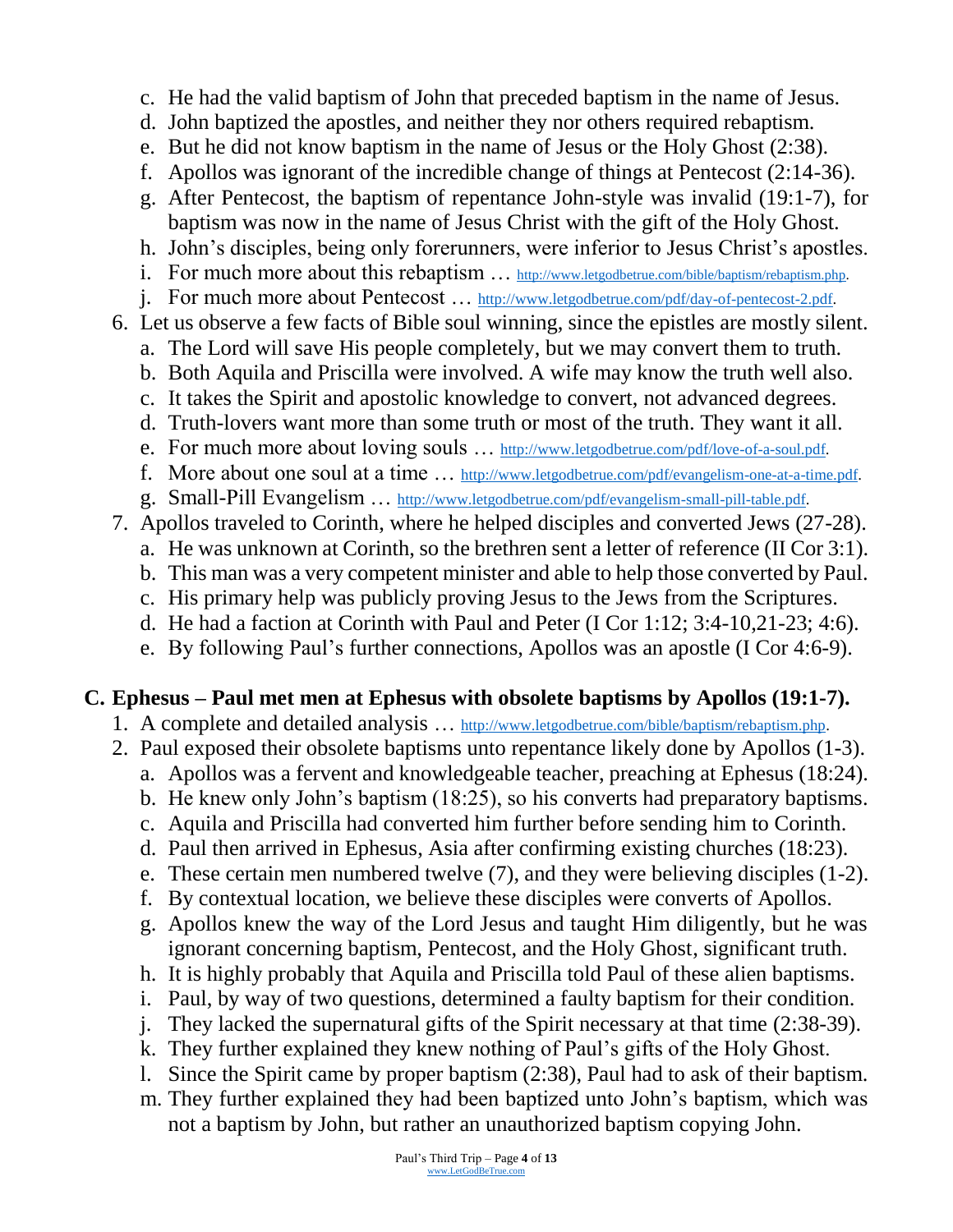- n. Due to Paul's question, the emphasis is entirely on baptism, implied throughout.
- 3. Paul explained that John's baptism was anticipatory of Jesus Christ by *that is* (4-5).
	- a. There is a right way to do things, and if not done right, it needs to be redone.
	- b. The baptism of repentance was prior to Pentecost; since that time it is baptism in the name of Jesus Christ, Whom God had exalted as Lord and Christ (2:33-40).
	- c. They gladly received proper post-Pentecost baptism in the name of Jesus (5).
	- d. There are two parties speaking or hearing, baptizing or being baptized, not three.
	- e. Infant sprinkling heretics, who despise Baptists of any name, deny any rebaptism here by making the words of verse five Paul's description of John's hearers.
	- f. We do not arrogantly assume our baptism is the only one like Primitive Baptists.
	- g. For more about Pentecost … [http://www.letgodbetrue.com/pdf/day-of-pentecost-2.pdf.](http://www.letgodbetrue.com/pdf/day-of-pentecost-2.pdf)
	- h. For more about this rebaptism ... [http://www.letgodbetrue.com/bible/baptism/rebaptism.php.](http://www.letgodbetrue.com/bible/baptism/rebaptism.php)
	- i. For Primitive Baptists ... [http://www.letgodbetrue.com/pdf/why-we-are-not-primitive-baptists.pdf.](http://www.letgodbetrue.com/pdf/why-we-are-not-primitive-baptists.pdf)
- 4. Paul laid apostolic hands on them, so they received the Spirit and His gifts (6-7).
	- a. These gifts came by God's time and act (2:1-4), by baptism (2:38), by apostolic laying on of hands after baptism (8:14-19), or before baptism (10:44-48).
	- b. In these days, many gifts were needed for edification (I Cor 12:28-31; 13:8-13).

#### **D. Ephesus – Paul evangelized Asia with Ephesus as his base of operation (19:8-12).**

- 1. Paul used the synagogue in Ephesus and spent three months teaching the gospel (8).
	- a. Paul's method is instructive (Acts 13:14,42; 14:1; 17:1-3,10,17; 18:4,19; 19:8).
	- b. Why did the greatest evangelist go to Jewish synagogues rather than Gentile bars?
	- c. First, due to priority for Jews (Rom 1:16); second, looking for elect (II Tim 2:10).
	- d. If men have no interest in truth, there is no Bible basis for ever confronting them.
	- e. Unreasonable and wicked men are wisely to be avoided (II Thes 3:1-2; Matt 7:6).
	- f. If God blinds men, and you can see it, why try to show them (Matt 13:10-17).
	- g. God sends strong delusion on many for them to believe lies (II Thess 2:9-13).
	- h. The Great Commission is fulfilled … [http://www.letgodbetrue.com/pdf/great-commission.pdf.](http://www.letgodbetrue.com/pdf/great-commission.pdf)
	- i. Proper preaching is disputing and persuading; it is not an entertaining art form.
	- j. **Dispute**. Contend by opposing arguments, assertions. Debate argumentatively.
	- k. **Persuade**. To induce belief of (a fact, statement, opinion, etc.); to lead one to think or believe; to prove, demonstrate.
	- l. He contended (Acts 9:20-22; 13:43; 17:1-3,17; 18:4,19; 19:8-9,26; 24:25; 28:23).
	- m. It is war against your thoughts (II Cor 10:1-6; Titus 2:11-15; II Timothy 4:1-5).
	- n. Even believers are to earnestly contend for the faith once delivered (Jude 1:3).
	- o. Nehemiah gave a holy example of contending for the truth (Neh 13:11,17,25).
	- p. Rather than constant encouragement, agreement, and positive messages, true preaching has a lot of criticism, correction, and instruction to new conduct.
	- q. Things concerning the kingdom of God and the gospel are the same (28:23-31).
	- r. There are glad tidings of Jesus as Lord and Christ (Acts 2:14-40; 13:16-41).
	- s. There are duties to repent and obey the Lord Jesus (Acts 14:15-16; I Thes 4:1-8).
	- t. There is the hope of future glory (I Cor 15:19; I Thess 1:9-10; I Peter 1:3-9).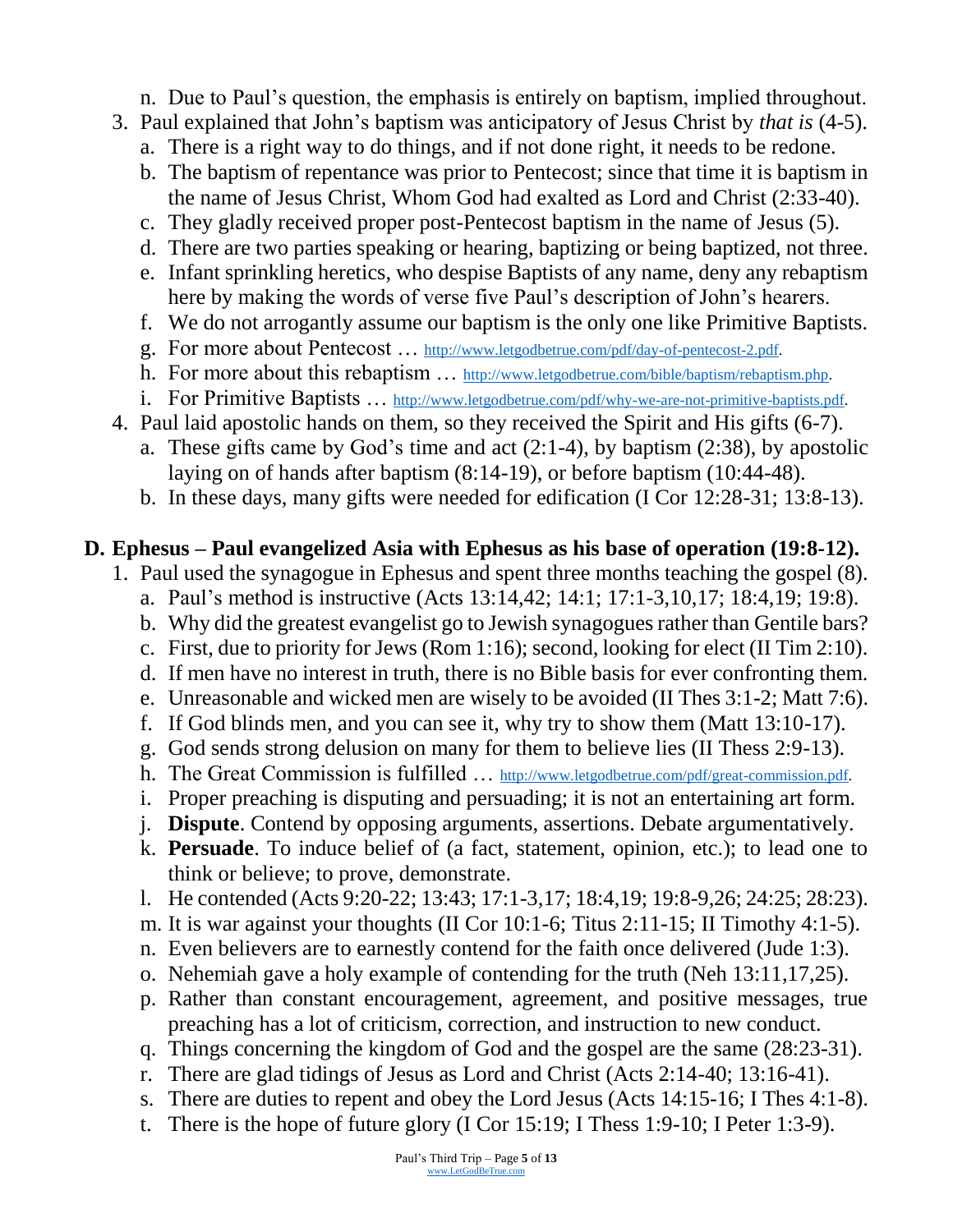- 2. Paul separated believers from unbelievers and took up teaching in a school (9-10).
	- a. When he realized it was not efficient and profitable in the synagogue, he left.
	- b. Note that the gospel has a hardening effect on those not ordained to eternal life.
	- c. Rather than pray more, he changed to be efficient with believers (II Thes 3:1-2).
	- d. Rather than push on a rope, or teach fools, go to the next village (Luke 9:51-56).
	- e. We know what he taught, for Paul cared only for Jesus Christ and Him crucified.
	- f. Paul continued this daily teaching in the school for two years, converting many.
	- g. When we read of Asia here, it was Roman Asia Minor, western modern Turkey.
	- h. For separation from unbelievers ... [http://www.letgodbetrue.com/pdf/biblical-separation.pdf.](http://www.letgodbetrue.com/pdf/biblical-separation.pdf)
- 3. God gave Paul exceptional gifts of the Spirit to do special confirming signs (11-12).
	- a. Paul boasted of his great power in Christ to convert Gentiles (Romans 15:15-21).
	- b. In an idolatrous city given to devil worship, Jesus sent Paul into hell (Matt 16:18).
	- c. Jesus died and rose, so it was time to judge the world (John 12:31-33; 16:8-11). d. It is precious to read that there are miracles and there are special miracles. Amen!
	- e. Diseases and evil spirits were routed by the mere presence of a hankie from Paul.
	- f. Anyone giving or selling such hankies today is a liar and just like Sceva's sons.

## **E. Ephesus – Some Imposters Proved Paul's Apostolic Authority Genuine (19:13-20).**

- 1. Seven Jewish gypsies, the sons of Sceva a priest, tried to imitate our Paul (13-17).
	- a. A vagabond is a wanderer roaming about without home or occupation a gypsy.
	- b. These gypsies earned a living faking exorcisms by their religion (Matt 12:22-30).
	- c. Paul's incredible authority over spirits was seen, so duplication was attempted.
	- d. Imitation is the sincerest form of flattery, which these devil-worshippers chose.
	- e. The evil spirits always knew Jesus; they had learned about Paul; but that is all.
	- f. We need to realize two great things: (1) evil spirits and (2) power in Jesus' name.
	- g. Demonstration of such spiritual presence and power magnified Jesus our Lord.
	- h. Miraculous sign gifts are no longer necessary or present, so we pray spiritually.
- 2. Fear resulting from this published event brought further revival in Ephesus (18-20).
	- a. Through the gates of hell went Paul with the gospel, converting many Ephesians.
	- b. *Curious arts* are books, tools, techniques of magic or sorcery to solicit spirit help.
	- c. *Curious* can mean skillful and exquisite in construction (Ex 35:32; Ps 139:15).
	- d. Ephesus was known for *The Ephesian Letters* detailing incantations for spells.
	- e. They did not sell these books and give the money to the apostles (Deut 23:18).
	- f. This much money showed true conversion repentance proven by repudiation and loss (Job 33:27-28; Matthew 3:7-9; 5:29-30; Luke 19:1-9; II Cor 7:10-11).
	- g. Following Christ will bring loss (Luke 14:26-27) and persecution (II Tim 3:12).
	- h. So, in this way, by true repentance, the word of God grew mightily and prevailed.
	- i. About the *Ephesians Letters* … [https://archetypicalwitchcraft.wordpress.com/tag/ephesian-letters/.](https://archetypicalwitchcraft.wordpress.com/tag/ephesian-letters/)

## **F. Ephesus – A City Riot Caused by Demetrius Is Ended By City Clerk (19:21-41).**

1. Paul, having built a church in Ephesus, prepared for Macedonia and Achaia (21-22). a. Paul's purposes and plans were subject to the Spirit, as should we (James 4:15).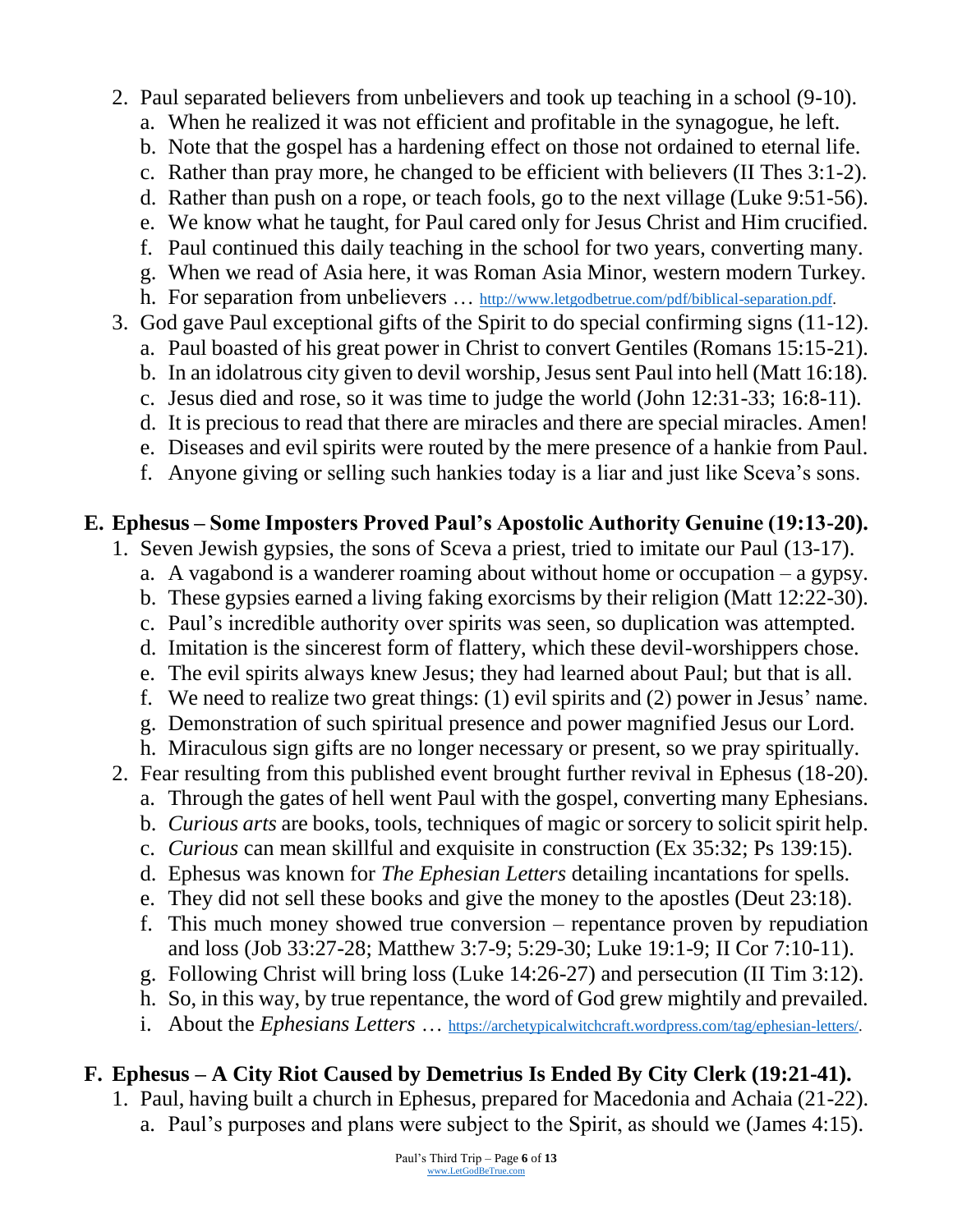- b. Even if or when Paul refers to his spirit, he was directed by the Spirit (I Cor 7:40).
- c. He intended to visit the churches he had started there; he had thoughts of Rome.
- d. He sent Timotheus and Erastus ahead to Macedonia, while he stayed in Ephesus.
- 2. Demetrius, a silversmith, started a riot in Ephesus against Paul and the truth (23-28).
	- a. Luke and the Holy Spirit here call this inflamed riot of fools to be *no small stir.*
	- b. What is *that way?* The way of Jesus and His gospel (9:2; 19:9; 22:4; 24:14,22).
	- c. God revealed that this opposition, like so many compromises in religion, is based on financial gain (Exodus 18:21; 23:8; Num 16:15; Deut 16:18-19; I Samuel 8:1- 3; 12:1-5; Prov 17:23; Eccl 7:7; Isaiah 56:11; Matthew 6:19-24; Luke 16:3; Acts 20:33-35; I Tim 3:3,8; 6:6-10; Titus 1:7,11; I Pet 5:2; II Pet 2:15; Jude 1:11).
	- d. Paul's preaching was not all positive; he had persuaded many against their idols.
	- e. So if you cannot overthrow truth by reason, just cry out for Diana, your fantasy.
- 3. All Ephesus was filled with confusion by this riot and assembly for Diana (29-34).
	- a. Satan was at work confusing the people's minds, who did not know their purpose.
	- b. We do not know this Alexander for sure, though we may presume Alexander the coppersmith with some safety (II Tim 4:14); the Jews wished for him to speak to divert the tumult from them (who also opposed idolatry) to the Christians.
	- c. To pagans, Jews and Christians were similar enough, monotheistic idol-haters.
	- d. How glorious is a religion based on superstitious chanting about an idol of stone!
	- e. For an introduction to this goddess Diana ... [http://www.keyway.ca/htm2002/20020906.htm.](http://www.keyway.ca/htm2002/20020906.htm)
- 4. The town clerk, led by God's providence, rebuked the confused assembly (35-41).
	- a. Isn't it wonderful to be ignorant? Simply presume Diana to be irrefutable!
	- b. It is no different today with evolution, transgenders, or other harebrained ideas.
	- c. God forbid! We prove all things and search all things (I Thess 5:21; Acts 17:11).
	- d. God used the ignorance or sensibilities of a noble town clerk to free his servants.
	- e. He warned the citizens that Rome would want to know the cause of a public riot.
	- f. Ignorance and collective confusion are worse today by virtue of evolution, global warming, transgenders, distressed clothing, rap noise, etc.

#### **G. Macedonia and Achaia – Paul Covered Macedonia and Achaia Again (20:1-6).**

- 1. It had been his plan to revisit Greece prior to the uproar in Ephesus (1-2; 19:21-22).
	- a. After three years in Ephesus, it would have been emotional to leave them (31).
	- b. Consider the embracing of brethren in the gospel of Christ, for the relationship we have in Jesus Christ is a superior union – blood is thicker than blood.
	- c. After greatly exhorting those in Macedonia, he went south to Greece, or Achaia.
	- d. Paul went over those parts, that is Macedonia, likely approaching unto Illyricum.
	- e. **Exhort**. To admonish earnestly; to urge by stimulating words to conduct regarded as laudable.
	- f. Ministers should exhort (I Timothy 4:13; 6:2; II Timothy 4:2; Titus 1:9; 2:15).
	- g. Members should exhort brethren also (Heb 3:13; 10:25; I Thessalonians 5:14).
- 2. He spent three months in Greece and returned via Macedonia due to the Jews (3-6). a. By his plans, he intended to sail from Greece for Syria and Jerusalem (19:21).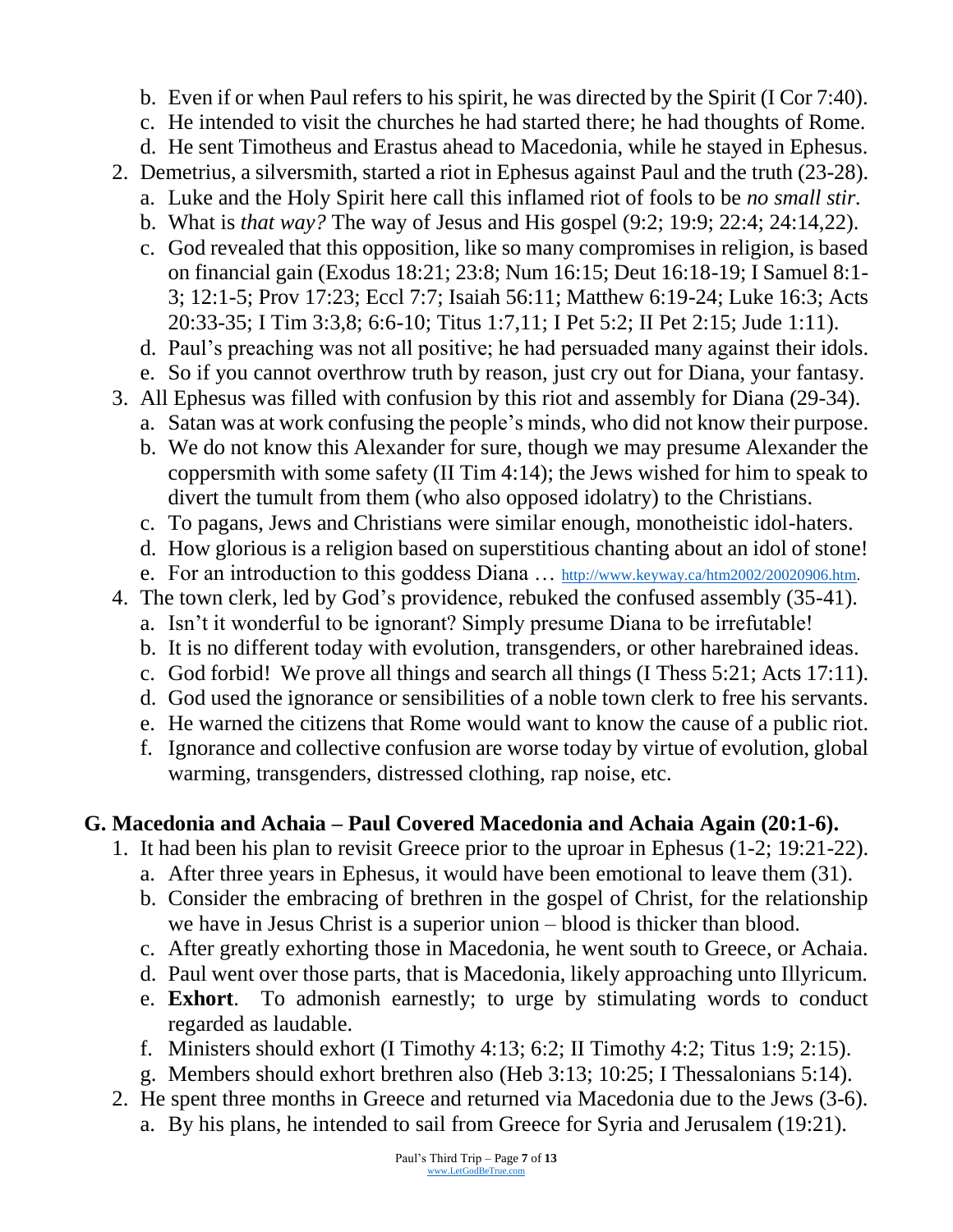- b. The Jews must have blocked the ports of exit, so he went north to Macedonia.
- c. Even Paul at times had to use natural wisdom to avoid the clutches of the Jews, as saints should use means to avoid capture but not to take life for the gospel.
- d. There is no virtue exposing yourself to unnecessary risk just foolish ignorance.
- e. Paul showed wisdom by avoiding trouble or appealing for help when possible.
- f. From using a basket to calling on Caesar, he sought to hide himself from trouble.
- 3. His revised plan was to travel through Macedonia and then sail by Asia (Ephesus).
	- a. Most of his company went to Asia directly, as they were not the Jews' targets.
	- b. Paul went up through Macedonia and sailed for Troas from Philippi with Luke.
	- c. They were in Philippi during Passover and then took five days sailing to Troas.
	- d. Pressed for time to get to Jerusalem, he spent a week at Troas with the church.

## **H. Troas – Paul Spent a Week at Troas, Which Was in the Coasts of Asia (20:7-12).**

- 1. Let the ridiculous heresy of the SDA be forever silenced about Saturday worship (1).
	- a. These Judaizers corrupt the sabbath laws and Moses' dietary laws among others.
	- b. We follow apostolic tradition (II Thess 2:15; I Cor 11:1), rather than Ellen G. White's or any other silly woman's fantasies and hallucinations.
	- c. In Troas on Saturday (the Holy Spirit tells us neatly he was there seven days), Paul met the whole church for communion and preaching as usual on Sunday.
	- d. In Corinth and Galatia, the churches came together on Sunday (I Cor 16:1-2) for religious worship, regardless of where you place this "laying by in store."
	- e. John was in the Spirit on the Lord's day, the day of His resurrection (Rev 1:10).
	- f. The reason for moving from Saturday to Sunday, in this time of reformation, was the resurrection (Matthew 28:1; Mark 16:2,9; Luke 24:1; John 20:1,19).
	- g. Jesus appeared the second Sunday also to His assembled disciples (Jn 20:26).
	- h. And the Holy Ghost was given on the first day (Acts 2:1 cp Leviticus 23:15-16).
	- i. John Baptist, Jesus, and the apostles reformed things (John 4:21-24; Heb 9:10).
	- j. Paul abolished sabbath days for New Testament saints (Colossians 2:16-17).
	- k. Paul condemned the Judaistic weaknesses of the Galatians (Galatians 4:9-11).
	- l. The sabbath is not taught positively a single time in the epistles to churches.
	- m. The sabbath was a Jewish peculiarity of Moses' law (Ex 31:12-17; Eze 20:12).
	- n. The Council of Jerusalem (Acts 15), convened officially to apply Moses law to the Gentiles, totally ignored this "essential" subject and golden calf of SDA.
	- o. More about the Sabbath ... [http://www.letgodbetrue.com/sermons/heresy/sabbatarianism/sermon.php.](http://www.letgodbetrue.com/sermons/heresy/sabbatarianism/sermon.php)
- 2. It is the custom of Christ's churches to assemble for communion (I Cor 11:20,33).
	- a. The breaking of bread can be natural or spiritual (I Cor 10:16 vs Luke 24:35).
	- b. Regardless of what Paul did by communing with them, as an apostle of Christ responsible for all churches (II Cor 11:28), we practice closed communion.
	- c. Bible Christians never carry communion around to anyone but those in assembly.
- 3. It is also a custom of Christ's churches to emphasize preaching, like Paul (7-12).
	- a. It is a problem of Christ's churches that some fall asleep during long preaching.
	- b. Even though a young man died, Paul continued his preaching until morning.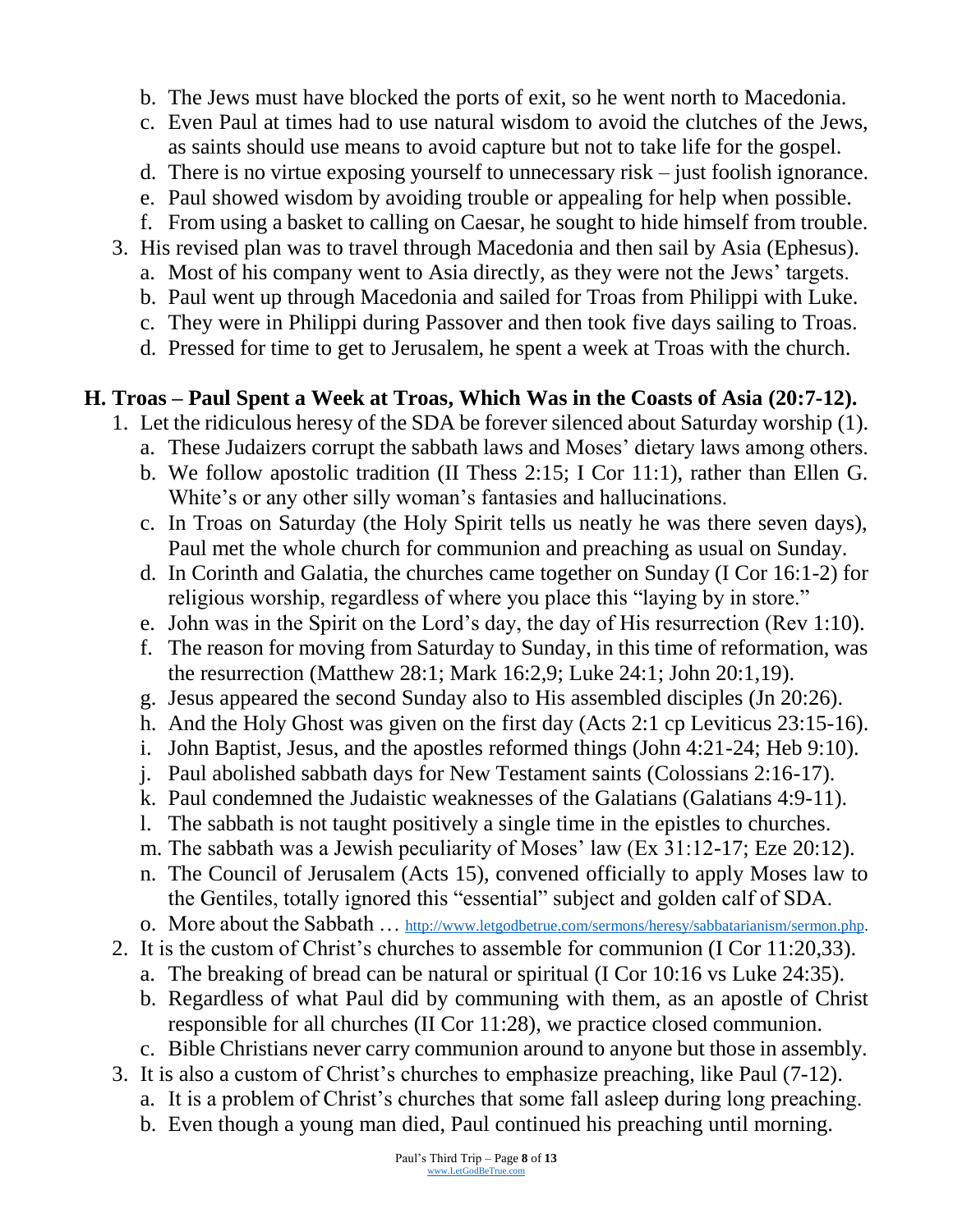## **I. Ephesus – Paul exhorted the Ephesian elders in person for the last time (20:13-38).**

- 1. Paul asked for the elders of the Ephesian church before sailing to Jerusalem (13-17).
	- a. Luke and the others sailed from Troas to Assos, while Paul went by foot; then they sailed together through several stops until they arrived at Miletus.
	- b. To avoid a delay traveling to Ephesus, he asked the elders to meet him in Miletus.
- 2. Affectionate and concerned for this church, Paul summarized his ministry (18-27).
	- a. A minister's consistency is important to make his message credible and powerful.
	- b. Paul was a humble apostle, though he blasted all opposition and claimed the truth.
	- c. Paul was a hunted apostle, for he proved his sincerity by suffering for the truth.
	- d. Paul was an honest apostle, for he taught all profitable subjects plainly to all.
	- e. Paul was a holy apostle, for he emphasized repentance and faith as essentials.
	- f. Paul lived a life of trouble for two reasons he had persecuted; Jesus chose him.
	- g. The Lord Jesus had called him to suffer for His sake for these reasons (9:16).
	- h. His resume had more suffering than any minister of Christ (II Cor 11:23-28).
	- i. Being an apostle was not the cushy life of living in the Vatican (I Cor 4:9-13).
	- j. He knew by the Spirit's internal witness he was going to Jerusalem to suffer.
	- k. **Abide**. II. *trans*. To wait for, await the issue of, endure. 12. To wait for, await; remain ready for, watch for, expect.
	- l. Paul lived above these trials by (1) focusing on the Lord Jesus Christ as His Captain and (2) the unimportance of his own life in consideration of Him.
	- m. He knew by the same Spirit witness he would not see these Ephesian elders again.
	- n. He called them to record he had done all he could for all men in Asia (19:10,26) and more particularly for them (20:18-21,27).
	- o. Great ministers proclaim all the counsel of God to protect and prepare hearers, which includes holiness, hell, election, prophecy, child training, heresies, etc.
- 3. Knowing about men and Satan, he warned of coming heresies among them (28-31).
	- a. A minister's duties include taking heed to himself and to the flock (I Tim 4:16).
	- b. The ministry is not a career option: it is an appointment from God (Hebrews 5:4).
	- c. They must feed the saints, for He purchased them with His blood (Rom 14:15).
	- d. False ministers come without affection for Christ or His flock (Ezekiel 34:2,10).
	- e. True ministers will fall to ambition and spread personal heresies (I Cor 11:19).
	- f. Anything contrary to wholesome words of Jesus is wrong (Gal 1:7; I Tim 6:3-5).
	- g. While Paul was there, they were safe by an authoritative man of God (Eph 4:14).
	- h. Consider the seriousness of his warnings. Was he paranoid or wise and prudent?
	- i. Ministers must watch, and they must remember the solemnity of their charge.
	- j. Did Paul already see or sense what would happen to Ephesus later (Rev 2:1-7).
- 4. Knowing the nature of men and Satan, he exhorted them to growth in grace (32-35).
	- a. God's word is the sure foundation for ministerial efforts to growth and perfection.
	- b. God's word only gives you an inheritance by describing it and assurance for it.
	- c. He had worked other jobs to provide for his entourage to repudiate love of money.
	- d. Paul exhorted to ministerial compassion and charity instead of personal ambition.
	- e. The Lord Jesus taught a glorious fact: *It is more blessed to give than to receive*.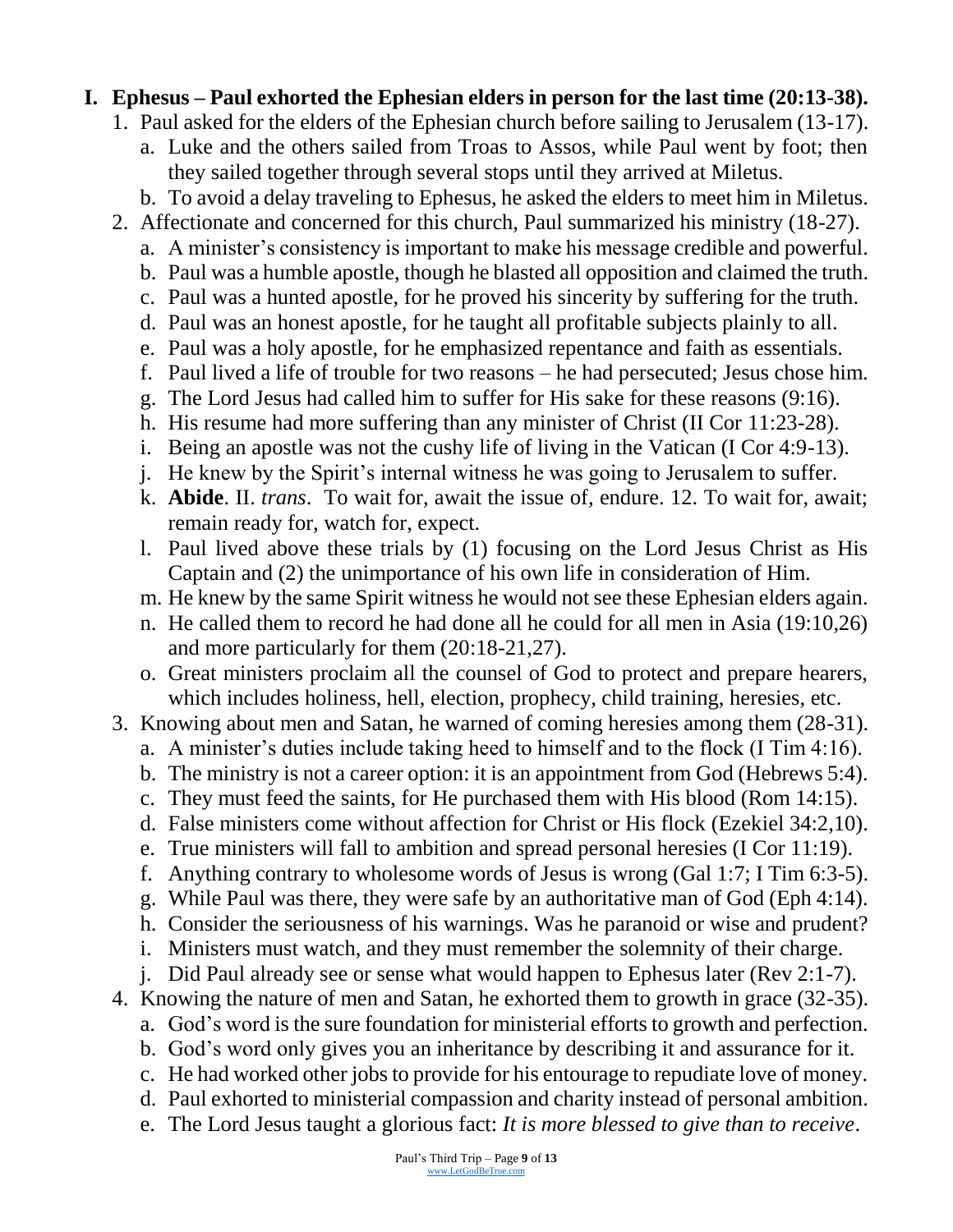- 5. Concluding his kind remarks, Paul affectionately bid farewell with prayer (36-38).
	- a. What a glorious example for us to follow . . . commend them to God and pray!
	- b. Blood is thicker than blood; physical affection by Christian men is holy and good.

#### **J. Tyre – Paul landed in Syria and spent a week with disciples in this city (21:1-7).**

- 1. Paul left Miletus, crossed the Mediterranean, and spent seven days at Tyre (1-4).
	- a. Luke is with Paul, so you will observe the first person pronouns *we* and *us.*
	- b. The Ephesian elders loved Paul to the ship, before he got under way (20:37-38).
	- c. Did he sail to Phenicia or Syria? Phenicia is a subset of Syria. He sailed to both.
- 2. By Spirit prophecy (Ro 12:6; I Cor 12:10), they warned Paul to avoid Jerusalem (4).
	- a. Here we apply a sense to the words, or we end up with Paul disobeying God.
	- b. They warned of trouble at Jerusalem, if he were to go there (20:22-23; 21:11).
	- c. They also may have added their personal opinion to the Spirit's revelation (12).
	- d. Implied senses and conditions to God's Word are not new (Jonah 3:4; Is 38:1).
- 3. Note the affection of this relatively obscure church for Paul and his company (5-6).
- 4. After leaving Tyre, Paul spent a day in Ptolemais before sailing to Caesarea (7).
	- a. There are two kinds of salutes in the Word of God either verbal or physical.
	- b. **Salute**. To accost or address with words expressive of good wishes, respect, or homage, esp. with some customary formula of that import; to greet in words.
	- c. The verbal salutes in the O.T. were worshipful (Ruth 2:4; Psalm 129:8; 40:16).
	- d. The verbal salute in the N.T. was a greeting in Jesus Christ (II Thess 3:17-18).
	- e. The physical salute in the New Testament was a kiss (Romans 16:16; I Pet 5:14).
	- f. This obscure church of which we never read again had Paul's company for a day.

#### **K. Caesarea – Paul stayed many days at Caesarea before up to Jerusalem (21:8-16).**

- 1. Paul and company traveled to Caesarea and stayed with Philip the evangelist (8).
	- a. Philip was first ordained a deacon (6:1-6), but he also preached widely (8:5-40).
	- b. After baptizing the eunuch and preaching widely, he settled at Caesarea (8:40).
	- c. The apostolic office of evangelist exists no more; modern evangelists are wrong.
	- d. **Evangelist.** One who preaches the gospel to those who have never heard it.
	- e. Philip was an evangelist by virtue of preaching to the unconverted Samaritans.
	- f. It was an office in rank below apostle and prophet but above bishop (Eph 4:11).
	- g. Philip was greater than a bishop by virtue of his Holy Spirit assistance (8:39-40).
	- h. Evangelist and bishop are teachers with very different audiences (I Cor 12:28).
	- i. There are no qualifications for this obsolete office (I Tim 3:1-13; Titus 1:5-9).
	- j. New Testament bishops are to do *the work of* an evangelist (II Timothy 4:5).
	- k. At times this may be the work required of their own flock (II Timothy 4:1-5).
	- l. Deacons do not preach officially but tend carnal matters (6:1-6; I Tim 3:8-13).
	- m. But there was nothing precluding a man from having both offices either simultaneously or consecutively, as we know from Philip's example in Acts.
	- n. The modern concept of traveling salesmen visiting a church for five days to fleece the flock of filthy lucre for performing no New Testament service is a farce.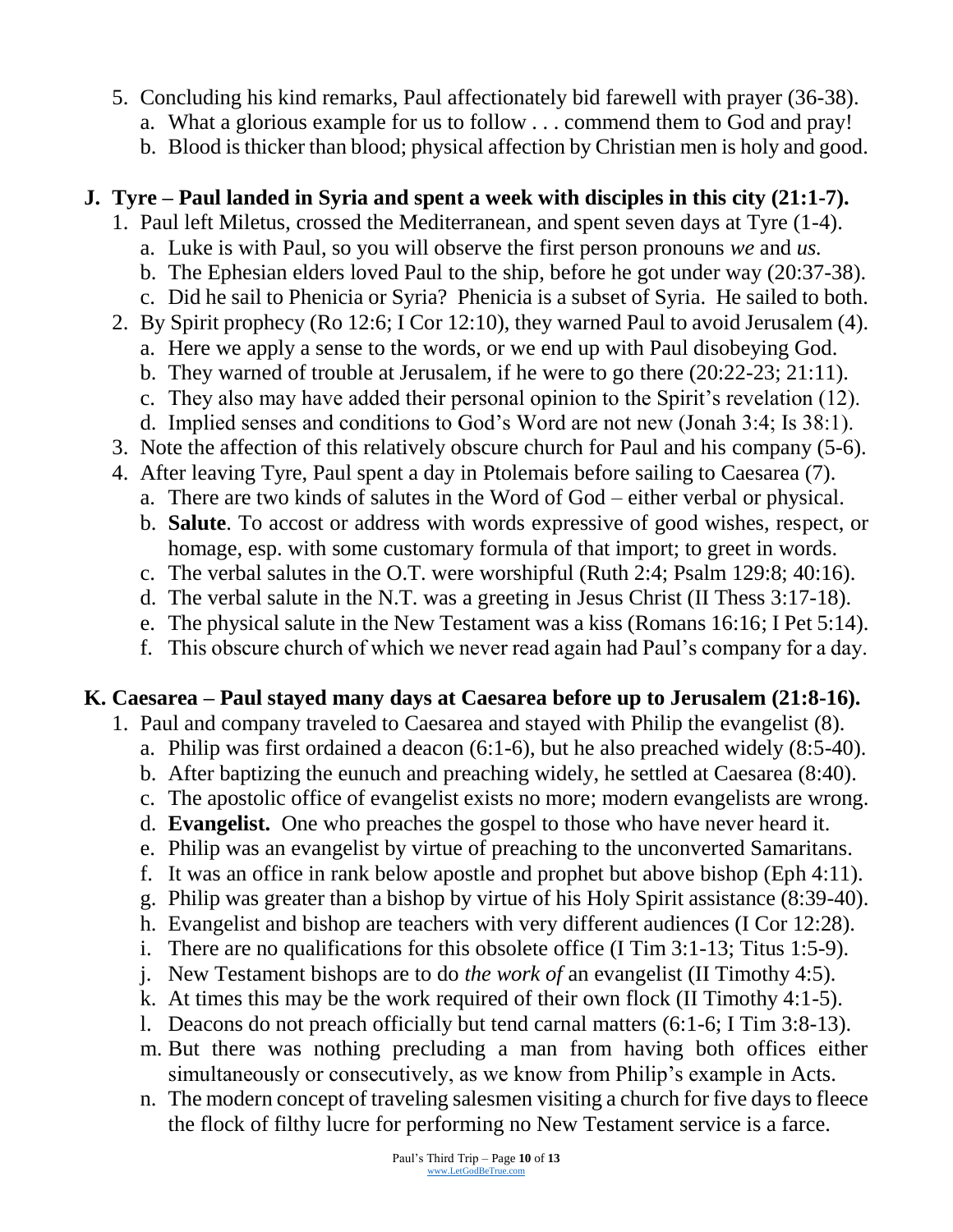- o. They do not teach the unconverted in any way, shape, or form. They are invited.
- p. Years of planning brought a city's church members to Billy Graham crusades.
- q. They neither know nor address the needs or dangers of the church whatsoever.
- r. They do not have any ability or potential beyond a Bible bishop and may not be.
- s. They have only a dozen simple sermons they repeat over and over with theatrics.
- t. They take advantage of another's man flock made ready to their hand. Beware!
- u. They steal the esteem of a church that belongs only to their pastor by variety.
- v. Will men loan their wife and children to a stranger for a week? Is there value?
- w. Paul condemned such money-grubbing efforts (II Cor 10:12-18; Rom 15:20).
- x. They travel by motor home, plane, and car, but not by the Holy Ghost as Philip.
- y. They have as much New Testament legitimacy as the SDA's Ellen G. White's gift of prophecy and the Mormon's baptism for the dead.
- z. This does not preclude bishops visiting other churches with a profitable purpose.
- a. The froth of modern "evangelism" is short-term and in the flesh without merit.
- b. There is not one name in the book of life by any evangelist but Jesus Christ.
- c. The Primitive Baptists make this farce the trademark of their so-called elders.
- 2. His four virgin daughters were prophetesses in only the New Testament sense (9).
	- a. God had promised to pour out His Spirit on women, which He gave (2:17-18).
	- b. The gift of prophecy was divine ability by the Spirit to reveal God's Word regarding future things or spiritual things yet unknown.
	- c. The gift of prophecy was partial and temporary and went away (I Cor 13:8-10).
	- d. We have the more sure word of prophecy written in scripture (II Pet 1:19-21).
	- e. Ellen G. White did not have any such gift as claimed by the SDA, but she did have infirmities of body, mind, spirit, and soul and also signs of devil possession.
	- f. These four women could only prophesy in church under rules (I Cor 14:34-35).
	- g. For the female rules of I Co 11:1-16 … [http://www.letgodbetrue.com/pdf/first-corinthians-11.pdf.](http://www.letgodbetrue.com/pdf/first-corinthians-11.pdf)
- 3. Paul's stay of many days in Caesarea does not mean he missed Pentecost (10; 20:16).
- 4. Like Tyre, Paul received another warning of coming trouble in Jerusalem (10-14; 4).
	- a. Paul had already explained to the Ephesians elders of these warnings (20:22-23).
	- b. Agabus also prophesied many years earlier of a great dearth or famine (11:28).
	- c. We see in the prophecy a warning of Paul being taken by the Romans (Gentiles).
	- d. Both Luke and the rest of the company and those of Caesarea appealed to Paul.
	- e. Recall Paul's earlier, glorious response to the prospect of imprisonment (20:24).
	- f. All the warning parties committed the matter to the will of the Lord, as we should.
	- g. If they had persuaded Paul, would the Lord's will have been done anyway? Yes.
	- h. Are things within our control outside the Lord's will? Or only less visible?
	- i. Did they doubt or question the Lord's will? Or simply submit to it? Submitted.
	- j. Did they talk about Paul's obedience to the Lord's revealed things or his protection and God's glory by the Lord's secret things (Deuteronomy 29:29)?
	- k. Regardless of our plans or any activity, it is subject to God's will (James 4:15).
	- l. Our life is one of voluntary and happy submission to God's will (Matthew 6:10).
	- m. We should learn to love and trust His sovereign will (Proverbs 16:9,33; 19:21).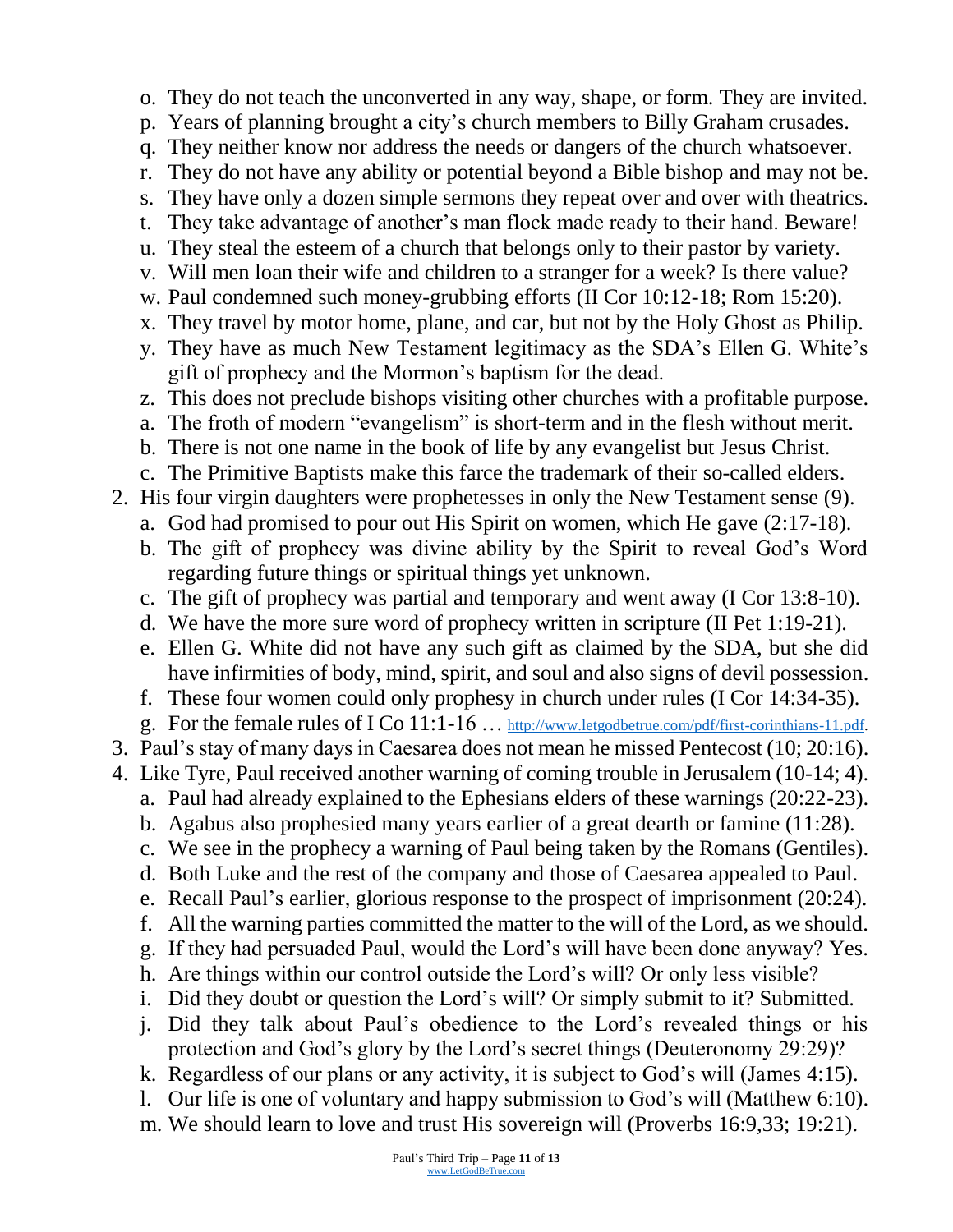- 5. Paul and company took up their luggage and went to Jerusalem as planned (15-16).
	- a. As noted many times, the direction *up* is for altitude from sea level to mountains.
	- b. Mnason of Cyprus has his charity recorded and will be honored (Matt 25:31-46).

#### **L. Jerusalem – Paul met with the apostles and elders at Jerusalem church (21:17-25).**

- 1. The Jewish brethren at Jerusalem were glad to see and hear Paul's company (17-19).
	- a. James is our Lord's brother (Gal 1:19) and led the Jerusalem council (15:13-21).
	- b. James was pastor of the Jerusalem Church, with many elders of various gifts.
	- c. Paul saluted them, as before described, and gave details of his ministerial successes among Gentiles by God's blessing (Rom 5:15-21; II Cor 10:12-17).
- 2. The leaders explained the large Jewish congregation and their view of Paul (20-22).
	- a. James and elders point out similar Jewish success and their great zeal of the law.
	- b. For 40 years, the two covenants ran side by side during the time of reformation (Heb 9:10; Jn 4:20-24), which allowed Paul to vary his conduct (I Cor 9:19-23).
	- c. The rumor in Jerusalem, which concerned these elders, was that Paul in his travels taught Jews in other places to reject circumcision and the Jewish customs.
	- d. The rumor is specifically regarding what Paul taught the Jews outside of Israel.
	- e. The rumor was not true, as a simple review of our previous studies will show.
	- f. Paul, obeying the Jerusalem council, did not require the law of Gentiles (16:4).
	- g. But he did still esteem and allow the law for Jews (16:2,16; 18:18,21; 20:6,16).
	- h. His manner of modification in things indifferent is well known (I Cor 9:19-23).
	- i. Because thousands of Jews would see Paul, the elders sought to end the rumors.
- 3. James and the elders asked Paul to show Jewish loyalty with a Jewish vow (23-25).
	- a. James and elders proposed a Jewish vow to end the rumor of his rejecting Moses.
	- b. Using great caution, they clearly identified the proposal as applying to Jews only.
	- c. Four men, weak Jewish Christians loving Moses, were under Nazarite separation.
	- d. This was the vow of the Nazarite (Num 6), which involved a time of separation, an offering for purification, and shaving the head to indicate the end of the vow.
	- e. The Nazarite separated himself by avoiding haircuts, wine, grapes, dead bodies.
	- f. Paul was joining in the end of the vow for the purification, sacrifice, and shaving.

## **M.Jerusalem – Paul was personally attacked by rabid Jews in the temple (21:26-30).**

- 1. Paul, with four other men, entered the temple to keep the terms of the vow (26-27).
	- a. Paul had joined this vow to humor the apostles and elders there to keep peace in the church due to the widespread rumors and slander about him (I Cor 9:19-22).
	- b. Paul entered the temple with the four to inform the priests of the end of the vow.
	- c. Just before they would shave their heads, the unbelieving Jews of Asia (his bitter enemies from Ephesus) recognized him, grabbed him, and falsely accused him.
- 2. Jews from Asia saw Paul in the temple and stirred up a riot against him (28-30).
	- a. *This is the man* indicates that Paul's reputation had preceded him from Asia.
	- b. They falsely accused him for preaching against the Jews, the law, and the temple.